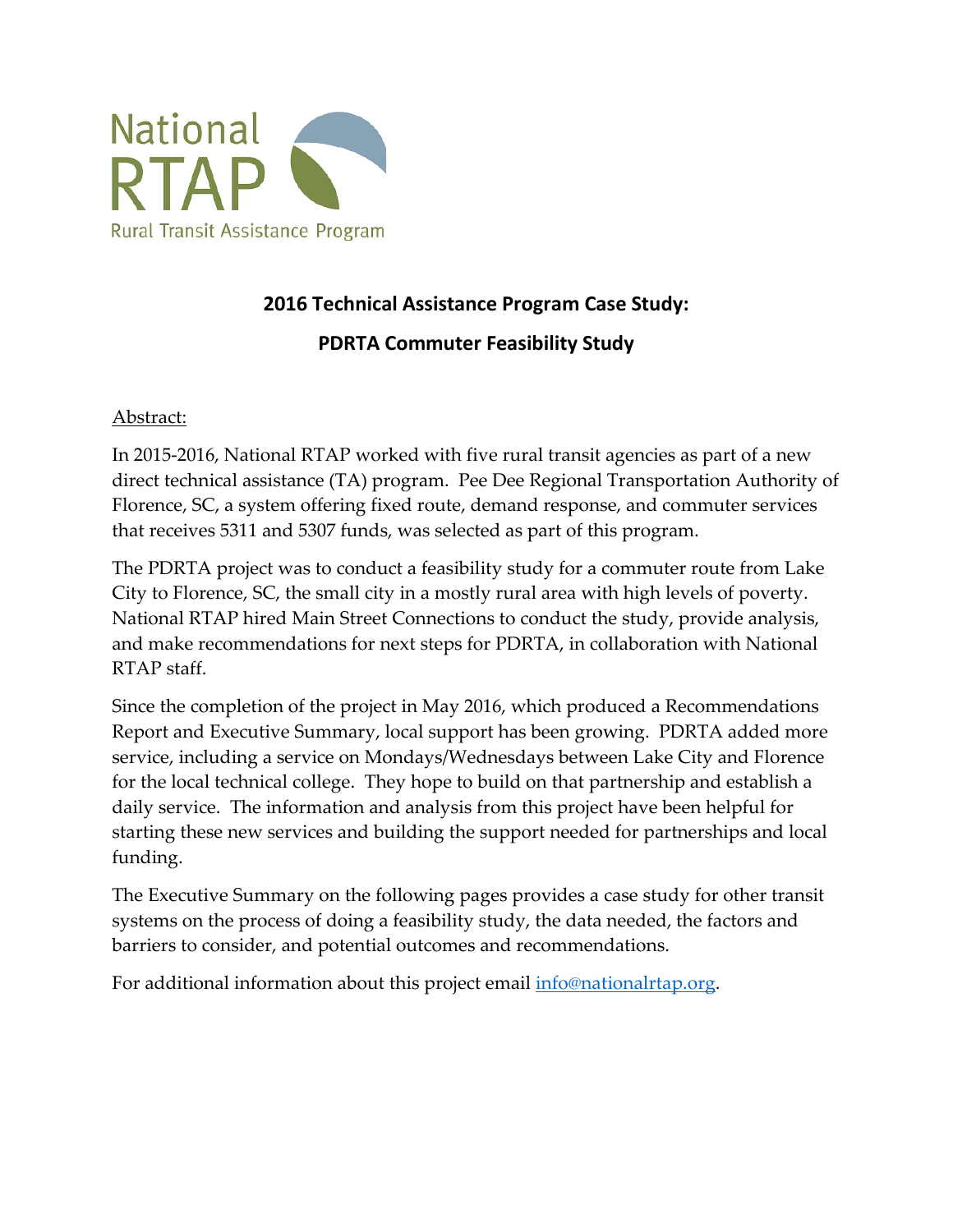

# **Commuter Feasibility Study - Executive Summary Pee Dee Regional Transportation Authority**

Main Street Connections May 2016

# **INTRODUCTION**

 set out to identify service plan alternatives that will assist in bringing cost effective and efficient mobility options to the service area provided by PDRTA. The goal was to assess mobility interests and investigate the feasibility of providing commuter service along the Route 52 The Pee Dee Regional Transportation Authority (PDRTA), in association with National RTAP, Corridor from Lake City to Florence.

With the recommendations of the transit development plan (TDP) as one resource, National RTAP hired the transportation consulting firm of Main Street Connections on behalf of PDRTA

 identify mobility alternatives. to assist in the discovery process to help

The objective, if feasible, is the creation of new or enhanced service that can rely on coordination of existing services, cost sharing arrangements and unified collaboration between service providers and peripheral stakeholders who have a vested interest in its success.



 The team also prepared a survey to assess the feasibility of a commuter service along the Route location of large manufacturing firms located on this route. In early November 2015, Main Street Connections began the project by assessing the existing conditions of PDRTA's current transportation services provided throughout the Pee Dee region. 52 corridor from Lake City to Florence. The significance of the Route 52 corridor is due to the

 The major focus of the study was to assess the level of interest and need for PDRTA service along this route, and to identify the funding sources necessary to operate this service.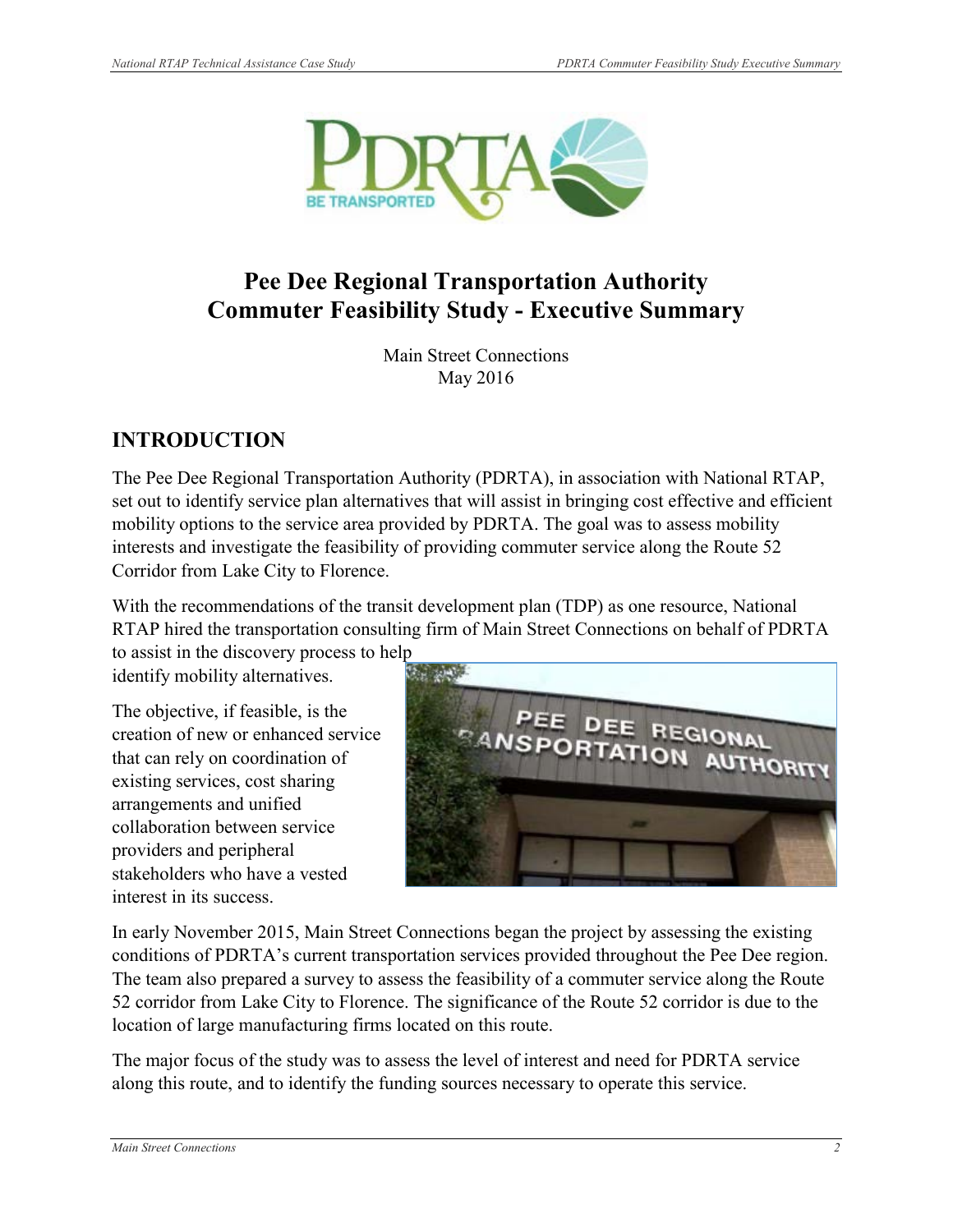board PDRTA buses and to area employment and social service agencies, and online on PDRTA's website. A total of 375 responses were submitted. The survey results indicated that The survey was distributed between January 14, 2016 and February 12, 2016 to passengers on respondents are likely to use public transportation along the Route 52 corridor for work-related transportation and to access shopping destinations like malls or Wal-Mart.

**The likelihood of the new service succeeding, from a community service standpoint, seems positive with 70% of those surveyed indicating they would use transit.**

 currently riding with others, and thirty percent (30%) of commuters currently traveling 30 aspects of the potential new service. The brief summary that follows offers an abbreviated Further supporting potential success are results showing thirty percent (30%) of respondents minutes or longer. Because the survey results indicated strong support for a commuter service along the Route 52 corridor, the project team focused their efforts on the design and budgeting version of the project activities and recommendations.

# **PROJECT PHASES**

 There were four (4) phases initiated during the project to help determine the feasibility of initiating new commuter service along the Route 52 corridor. Those phases included 1) a review commuter route, and 4) the recommendations and methodologies for implementation based on findings of phases one, two and three above. Below is a brief summary of each phase. of existing conditions, 2) a commuter survey, to gauge interest, 3) the design of the proposed

# **PHASE 1 - EXISTING CONDITIONS**

 During the review of the PDRTA's current PDRTA is a federally designated urban and serving the geographically widespread transportation services it was found that the rural public transit provider currently counties of Florence, Darlington, and Marion.

 employees primarily out of the transit The PDRTA employs a total of 33



administrative and maintenance facility located at 313 South Stadium Road, Florence, South Carolina.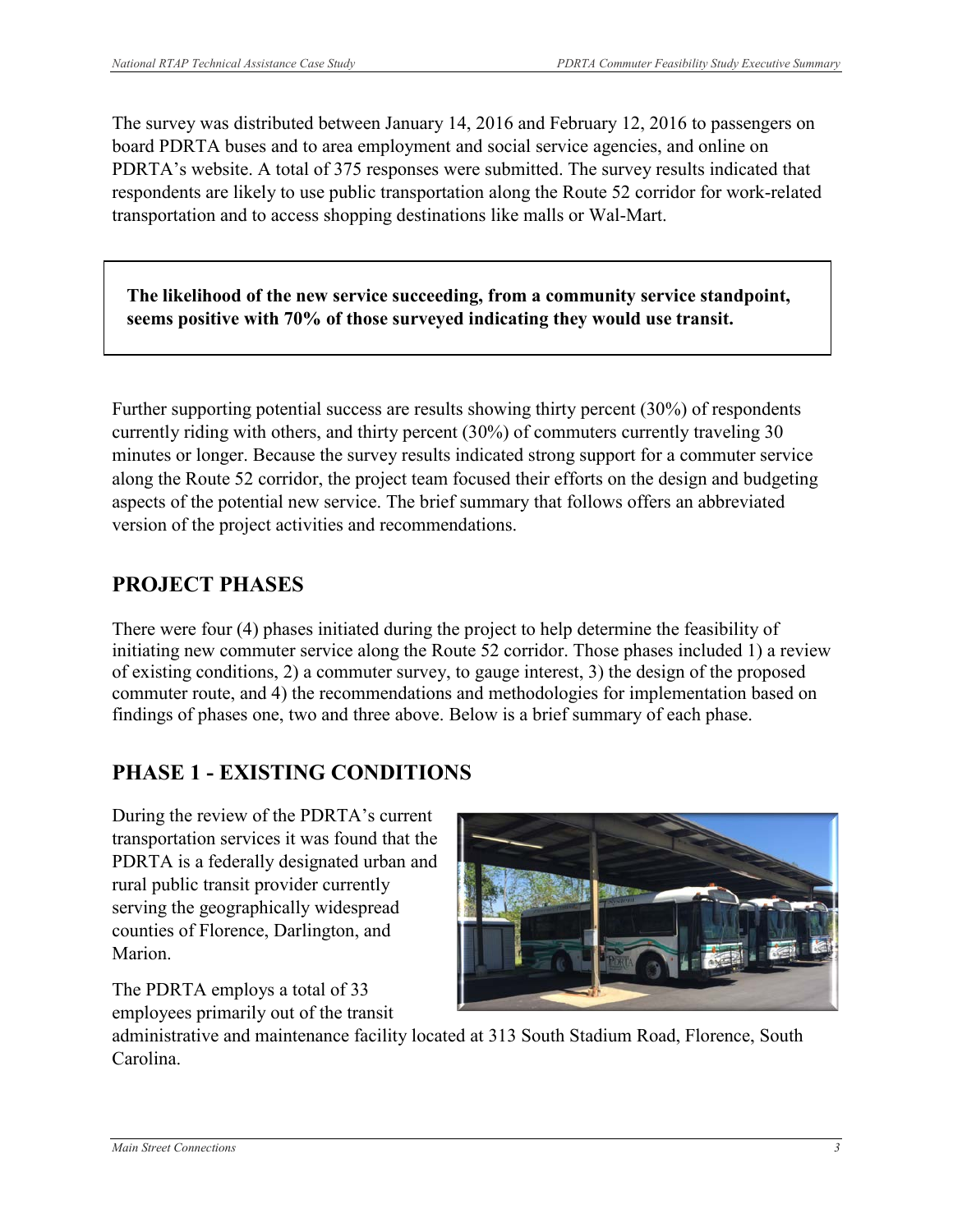deviated fixed route, or commuter service. Urban services are provided utilizing twenty (20) vehicles via fixed-route service, with ADA complementary paratransit service provided for deviated fixed route service and commuter service. PDRTA's operates fourteen (14) routes comprised of fixed route, complementary paratransit, qualifying individuals. PDRTA's rural services are provided utilizing nine (9) vehicles via

The key findings during the existing conditions phase included:

- service an internal decision. 1. The PDRTA Board of Directors is the main governing body. This makes implementing any new
- 2. Taking riders from one municipality to go to another, as the proposed new commuter service would, will raise territorial concerns and challenge political support.
- 3. The PDRTA financial position is still recovering from the loss of a major Medicaid contract in 2013 and further compounded by a proposed state reduction in allocated federal funding.
- 4. Rural services require a peak fleet of five (5) vehicles with a current fleet of nine (9). This eases the implementation process of new service by alleviating additional infrastructure concerns.
- 5. Low income neighborhoods are generally earnest users of public transportation, and are prevalent in both Lake City and Florence. Manufacturing jobs along the Route 52 have potential for employing more than 1,000 individuals. These jobs are traditionally lower paying, also favorable to the success of public transportation. The current demographics appear to support the proposed commuter service expansion.
- 6. The PDRTA large geographic service area offers relevance to regional expansion to offer greater interconnectivity, enhanced mobility options, support jobs, enable economic growth, and support public policies regarding energy use, air quality and carbon emissions.

# **PHASE 2 - COMMUTER SURVEY**

 in the proposed commuter service. The results proved promising for demand of a new commuter The survey distributed between January 14 and February 12, 2016 was intended to gauge interest run. A brief detail of four (4) key results are outlined below.

- 1. 70% of respondents indicated they would use transit (Chart A),
- 2. 30% of respondents currently ride with others (Chart B),
- 3. 30% of respondents currently travel 30 minutes or longer (Chart C), and
- 4. 25% of respondents said they would use the new service "frequently" (Chart D).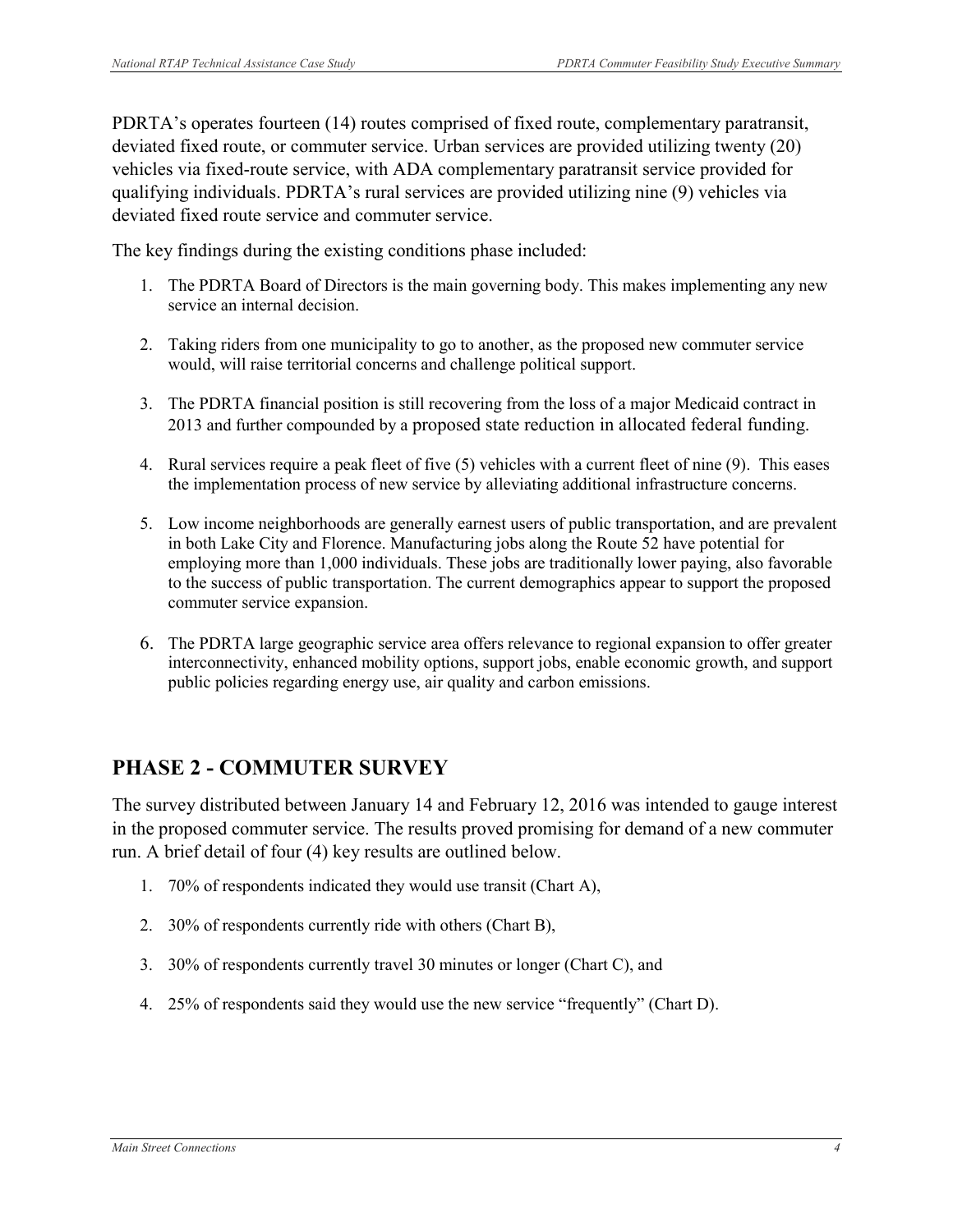

The survey results provide support for commuter service along the Route 52 corridor with a strong showing for frequency in which riders would use the new service, commuting habits that lend themselves to a willingness to ride with others, and long commutes that have costly ramifications at the gas pump for single occupancy vehicles.

Since the survey results and current commuting habits provide justifiable support for new service, it was determined that the initial planning activities should commence, including route design and budgeting of service as outlined on the following page.

# **PHASE 3 - PROPOSED COMMUTER ROUTE**

The proposed PDRTA commuter route design consists of three round trips daily, originating in Lake City. The service would begin operating with a 6am morning commute, then a 11am midday commute, and end with a 4pm evening commute. The service would have 16 stops, covering approximately 42,120 miles, over 1,850 hours during a 5 day per week, 260-day annual service schedule. The projected total annual cost of the new commuter service is \$165,460, approximately \$99,000 of which could be obtained through federal grants, leaving a local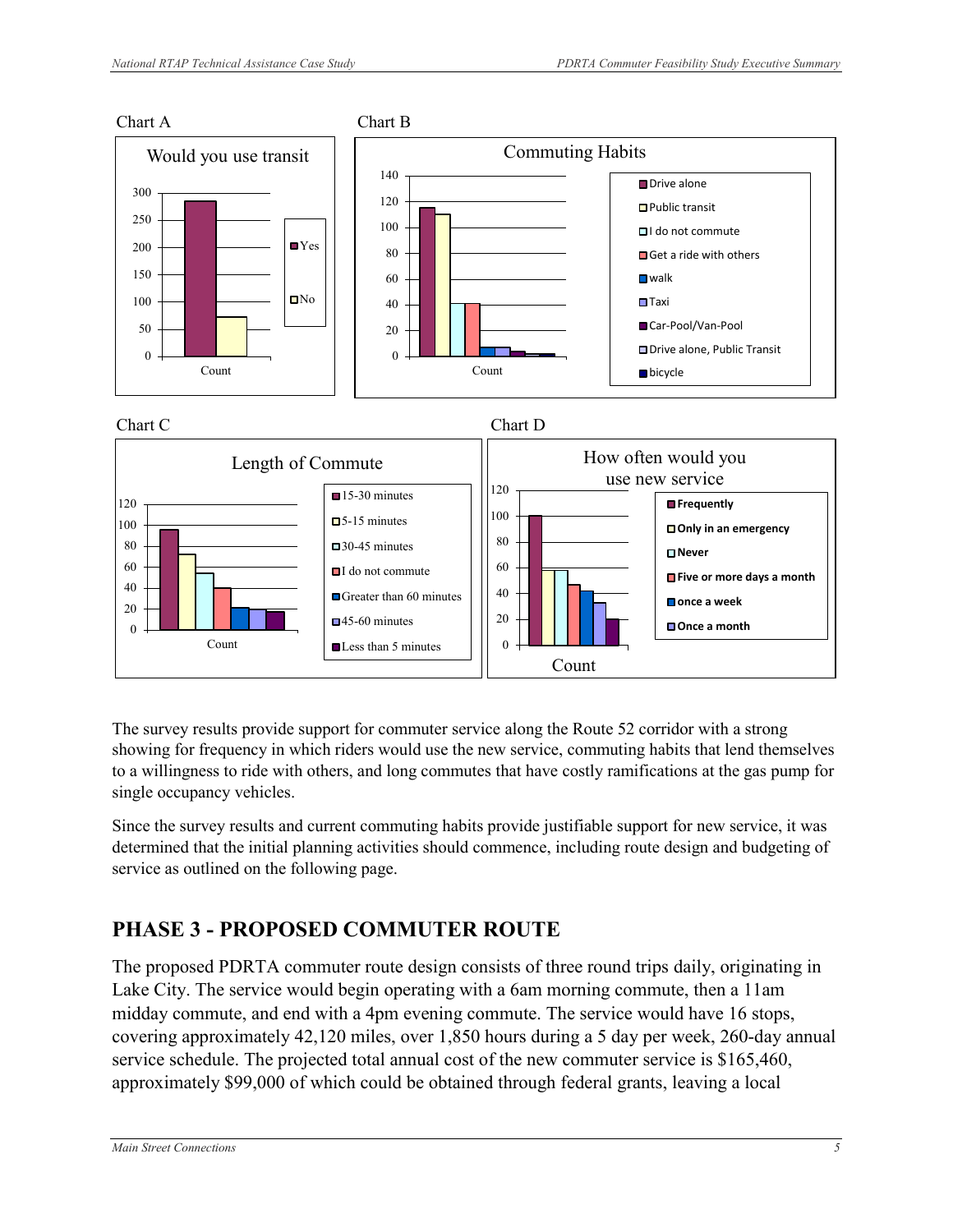funding need of approximately \$66,000. For five local funding partners, a cost of approximately \$13,200 each could support this service for an entire year.

 anticipated budget was derived using the PDRTA current cost per hour of \$27.19, and current Table 1 below depicts the route characteristics including operational and budget data. The cost per mile of \$1.46.

| <b>CHARACTERISTIC</b>       | <b>DATA</b>     |
|-----------------------------|-----------------|
| Number of stops             | 16              |
| Distance (one-way)          | 27 miles        |
| Run time (one-way)          | 70 minutes      |
| Number of runs daily        | 6 (3 roundtrip) |
| Annual miles                | 42,120          |
| Annual hours                | 1,850           |
| Projected expenses          | \$165,460       |
| Projected federal subsidies | \$82,730        |
| Projected farebox           | \$15,000        |
| Projected local             | \$67,730        |
| contribution                |                 |

Table 1 – Route Characteristics Figure 1 – Route Design

### Figure 1 – Route Design

 As shown in Figure 1 located to the right, the proposed route originates out of Lake City and operates in reverse from the City of Florence.

 Commuter Feasibility Study Final Report. Greater detail on the proposed route structure, including stop locations and times, can be found in the PDRTA's

# **PHASE 4 - RECOMMENDATIONS**

Based upon the full review and analysis of the PDRTA

 Transit system, discussions with staff, and the proposed route design and budget, the team has developed the three (3) following recommendations for service implementation.

Recommendation 1 – Intercity Service under the "In-Kind Match for Intercity Bus Program"

 The project team recommends that in order to achieve service expansion from Lake City to (SCDOT), Intercity Bus Program Section, to inquire about the potential availability of the "In- Kind Match for Intercity Bus" program, Section 5311(f). Florence the PDRTA should reach out to the South Carolina Department of Transportation



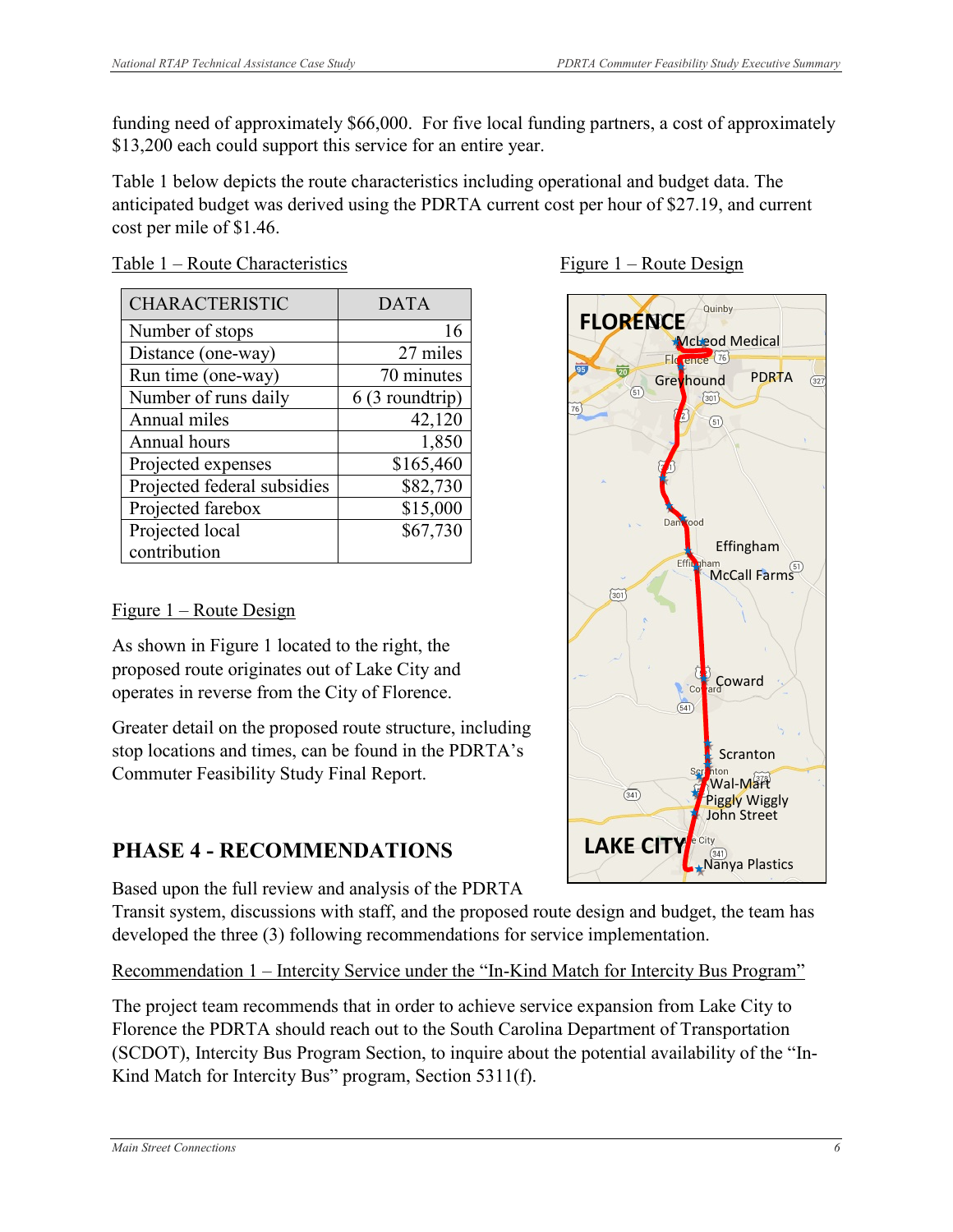connectivity between Lake City and Florence by reducing local resources necessary to satisfy unsubsidized capital expenses as local in-kind match. Under this recommendation, service would be classified as intercity, not commuter. For further details see "Exhibit A - In-Kind Match for Intercity Bus Program" within the PDRTA's Commuter Feasibility Study Final Report, "Recommendation 1 – Lake City to Florence Intercity Bus Service." Depending upon availability of resources, this program may offer further opportunity to establish match requirements. This is performed by supplanting local resources with the intercity operators

### Recommendation 2 - Shared Cost Commuter Service

 has further recognized the benefits of mobility coordination, and has initiated a request for The PDRTA has demonstrated an understanding that sharing the cost of new services with stakeholders who will benefit the most is a prudent approach to long term sustainability. PDRTA mobility management funds to broaden shared services in the region.

 With this in mind, the project team makes their second recommendation of establishing a cost A strong potential cost sharing partner identified during the study was McCall Farms, a canning sharing methodology for implementing new commuter service between Lake City and the City of Florence. Cost sharing is a process of fairly and logically determining, and then distributing among two or more benefactors, the costs of a coordinated and managed transportation system. and distribution center located in the Town of Effingham.

 along the corridor, but also a cost sharing methodology that offers fair and equitable distribution of services. The project team offers in this recommendation a holistic approach to coordination that takes into account not only inclusion of providers and agencies who have clients with mobility needs

### Recommendation 3 - PDRTA Underwritten Commuter Service

 the proposed route after all farebox revenues and federal subsidies have been exhausted. This third recommendation assumes that PDRTA will not seek financial assistance from partners or businesses that may benefit from the creation of a new service, and will completely underwrite

#### l, **RECOMMENDATIONS SUMMARY**

The recommendations above are similar in design, but vary in complexity of negotiation, levels of funding, and implementation. All can achieve regional connectivity along the Route 52 corridor to link Lake City to the City of Florence.

c<br>1 recommendations in order from most favorable to least favorable are as follows: Main Street Connections has identified the most favorable recommendation based upon the perceived strong demand for service, coupled with anticipated funding constraints. The

֦֧֦֖֖֖֖֖֖֖֖֖֖֖֖֚֚֚֚֚֚֚֚֚֚֚֚֚֡֕<br>֧ׅ֚֜ **Recommendation 1** - Providing Intercity Service that connects Lake City to the City of Florence we consider *most favorable* with the potential ability to leverage the funding associated with the